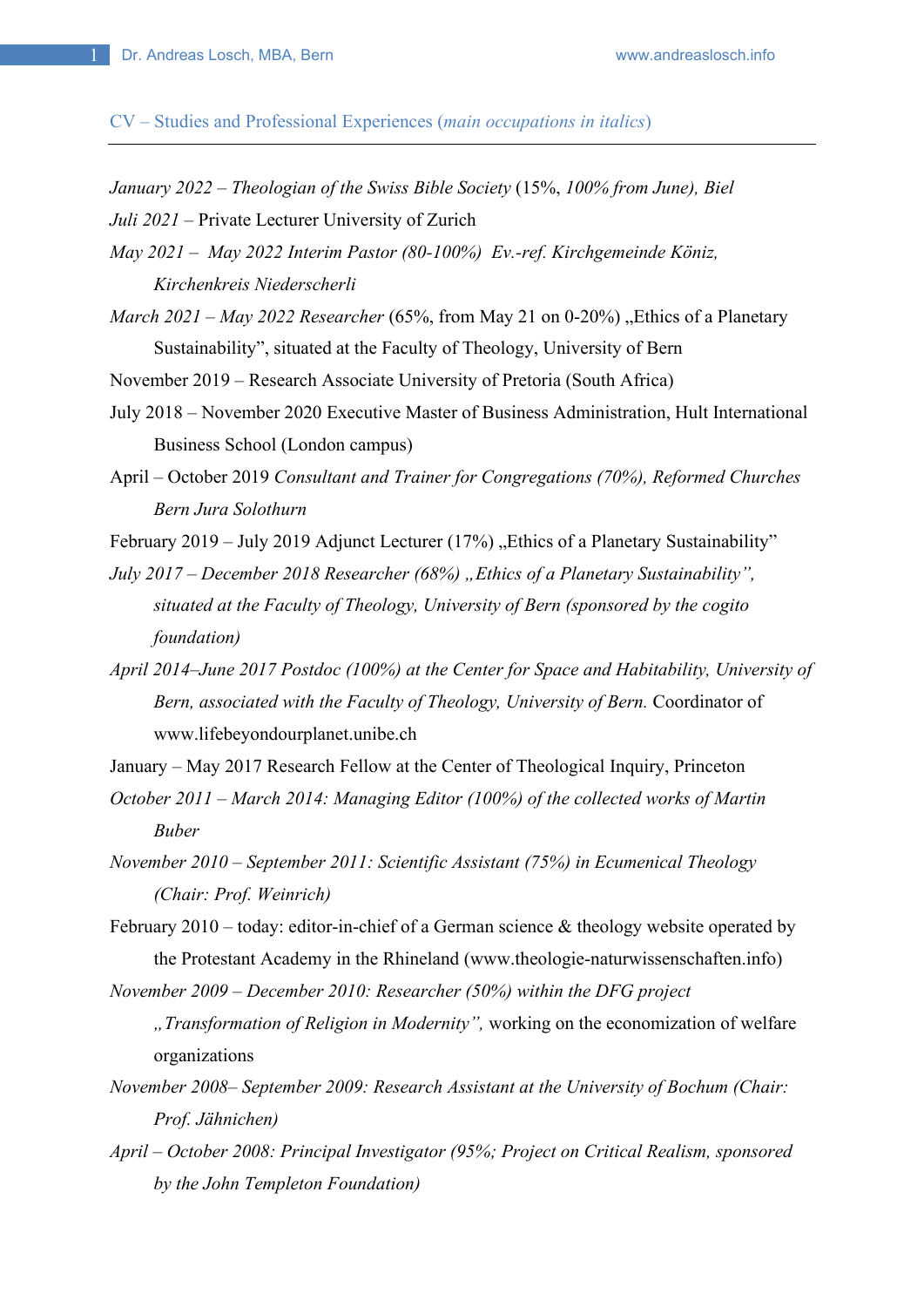*August 2007–April 2008: Research Assistant at the University of Bochum (Chair: Prof. Jähnichen)* 

2005–2014 Coordinator of the LSI (science & theology discussion group) Wuppertal

- *April 2004– March 2007: Minister of the Protestant Church in the Rhineland (congregation in Duisburg)*
- 2004–2010 Studies of Protestant Theology (PhD Level) in Bochum (Supervisor: Prof. Link)

2002–2003 Studies of Philosophy in Bochum

- *October 2001– March 2004: Pastoral Training in Oberhausen and Duisburg (Second Ecclesiastical Exam)*
- *May–September 2001: Research Assistant at the Interdisciplinary Center for Scientific Computing, Heidelberg*
- *1993–2001 Studies of Protestant Theology and Judaism in Bochum, Wuppertal, Jerusalem and Heidelberg (Ecclesiastical Exam and Diploma of the University of Bochum) Minor in Sociology*

CV – extracurricular activities

- 2021– Local Church Council Bern Betlehem (2022 Vice-President)
- 2017– Series Co-Editor Schriften der Hans Ehrenberg Gesellschaft
- 2015–2018 Board of the MVUB (2015-16 Chair VAA = Association of Assistants of the University; 2016 Vice-President of the MVUB; Acting President) until end of 2016 VAA representative of several university commissions.
- 2009–2012 Honorary minister of the Protestant Church in the Rhineland
- 2003 Initiator and coordinator of a task force discussing the future of the scholarship program "Studies in Israel (של"ב)"
- 2000 PR responsible for the project "Education for Democracy" [a scholarship and mediation program for students of the conflict area of Ex-Yugoslavia, organized by the European student's forum AEGEE]
- 1999 German representative to TEN SING Europe [TEN SING is a culturally open-minded creative Christian youth work project run by the YM/WCA]
- 1996 Responsible for the Evaluation of the TEN SING Germany Project
- 1996 to 2014 Member of the council for volunteer's training of the YM/WCA Western Germany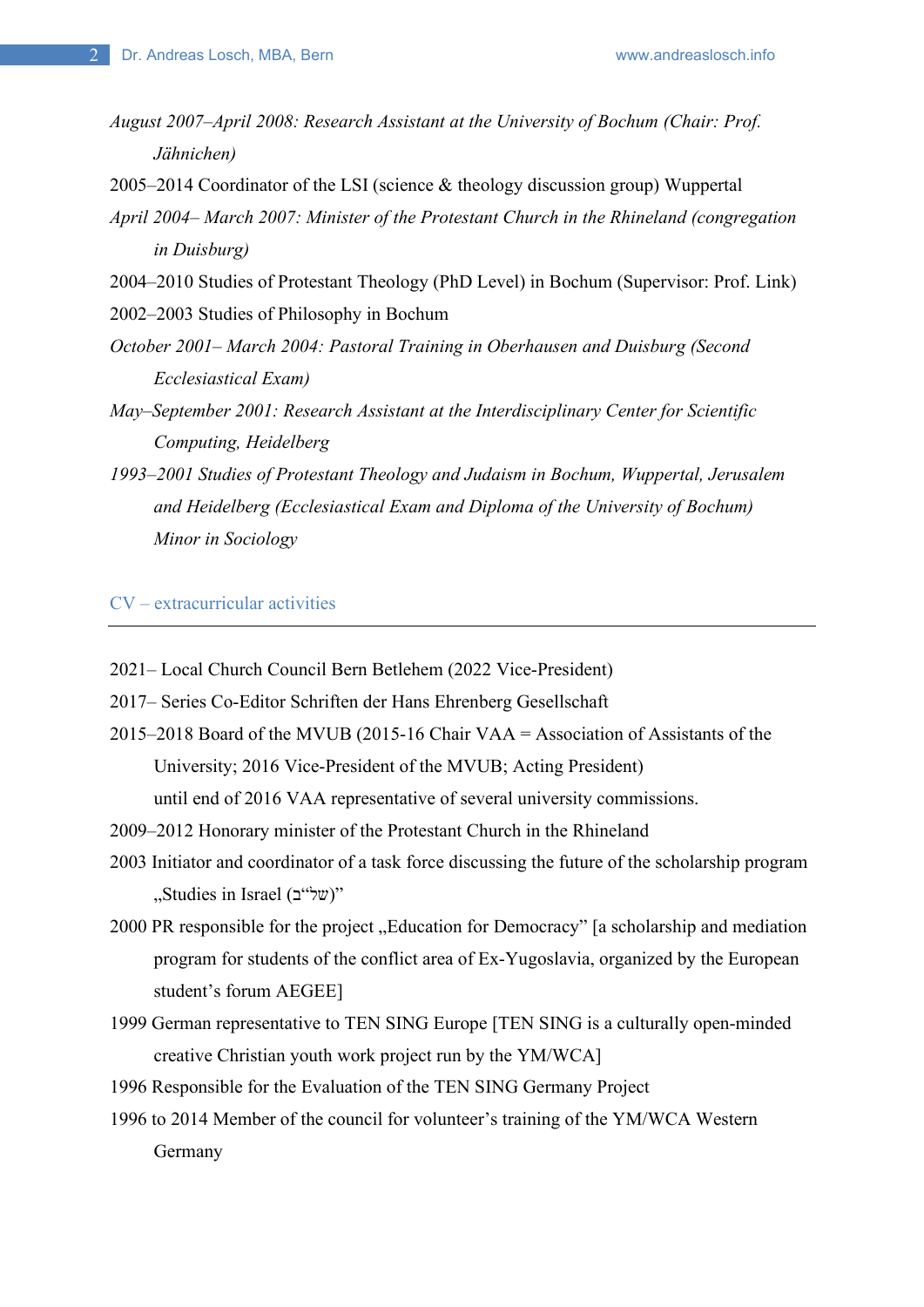### Scholarships & Awards

- Active participant at the preparatory event *UNISPACE+50*, the millennium space conference of the United Nations; also, observer of its high-level segment.
- Shortlisted for an associate professorate at the University of Lüneburg
- Cogito Foundation Research grant (68% position for 17 months)
- Research Fellow at the CTI Princeton (1.1.2017-31.5.2017)
- Scholarship HULT International Business School (38% Stipend)
- Templeton Research Grant (a full position for half a year)
- Successful Crowdfunding efforts (twice), including support from foundations
- SNSF support for OA Publication of the habilitation
- SNSF and MVUB grants for the conference "What is Life?" (Jan. 2015)
- LSI-grant for the Science & Theology discussion group in Wuppertal 2005–2007
- Manfred Lautenschläger Award 2013 (which meant to be within the top ten out of 43 international applicants that year)
- UniBern Forschungsstiftung Grant for participating in the IRG conference Febr. 2017 at Rome/Italy
- Burgergemeinde Bern Grant for the workshop "What physicists believe" (Oct. 2015)
- UniBern Forschungsstiftung Grant and COST Stipend for participating in the summer school "Origins of Life" in Ven and in the respective conference at Höör/Sweden
- Karl Heim Prize 2011/12
- ISSR Library Award, acquired for the Theological Faculties in Bochum
- Esser scholarship of the University of Bochum (offered, but declined in favor of a research position)
- ESSSAT Student Prize 2006
- ESSSAT conference scholarships 2004 and 2008
- Metanexus conference travel stipends 2005–2007
- ERASTIN travel stipends for exchange with doctoral students in Oslo and Berkeley
- Scholarship for a year of studies in Israel (של"ב) 1997-1998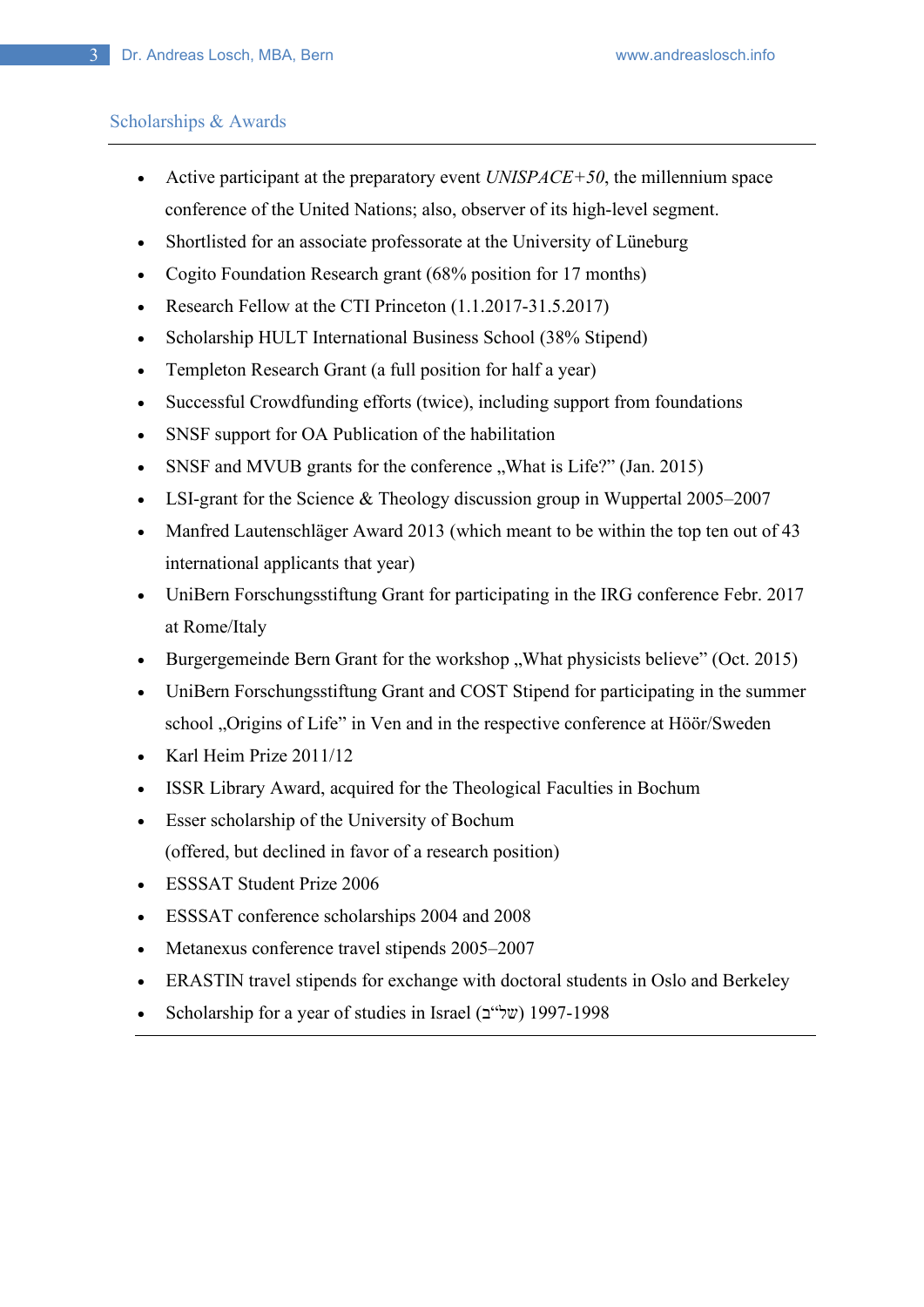#### Publications in English and French

## 1. Editions

- EE2 Zoe Lehmann Imfeld, Andreas Losch (Eds.), *Our Common Cosmos. Exploring the future of theology, human culture and the space sciences*, Bloomsbury 2018 (Paperback 2020)
- EE1 Andreas Losch (Ed.), *What is Life? On Earth and Beyond*, Cambridge University Press 2017
- 2. Papers, Chapters & Reviews
	- E37 ""The Nature of Life", in: Georges Chapouthier, Marie-Christine Maurel (Hg.), *The Explosion of Life Forms. Living Beings and Morphology*, ISTE Wiley: London 2020, 19-28
	- E36 "An artful contribution to our planetary concerns", in: *Dialog. A Journal of Theology*, https://doi.org/10.1111/dial.12625
	- E35 "La nature de la vie", in: Georges Chapouthier, Marie-Christine Maurel (eds.), *L'explosion des formes de vie. êtres vivants et morphologie,* ISTE editions: London 2020, 32-32
	- E34 "Developing our Planetary Plan with an 18th United Nations Sustainable Development Goal: Space Environment", *HTS Teologiese Studies / Theological Studies* vol. 76 no. 1 2020, 1-7
	- E33 "Editorial Planetary Sustainability Collection", in: *GlobalSustainability* Vol. 3 2020, 1-3
	- E32 "Preserving the Heavens and the Earth: Planetary Sustainability from a Biblical and Educational Perspective", in: Michael Fuller et. al. (eds.), *Issues in Science and Theology: Nature – and Beyond, Transcendence and Immanence in Science and Theology*, Springer: Cham 2020, 79-86
	- E31 « La richesse de la réalité: l'idée d'un réalisme critique-constructif », in: REVUE DES SCIENCES PHILOSOPHIQUES ET THÉOLOGIQUES Janv-Mars 2019, 43-64
	- E30 Interplanetary Sustainability. Mars as a means of a long term sustainable development of humankind in the solar system?, in: Konrad Szocik (ed.), *The human factor in a mission to Mars. An interdisciplinary approach*, Springer 2019, 157-166
	- E29 "Planetary Sustainability Transitions of an Idea", in: *International Journal for Astrobiology*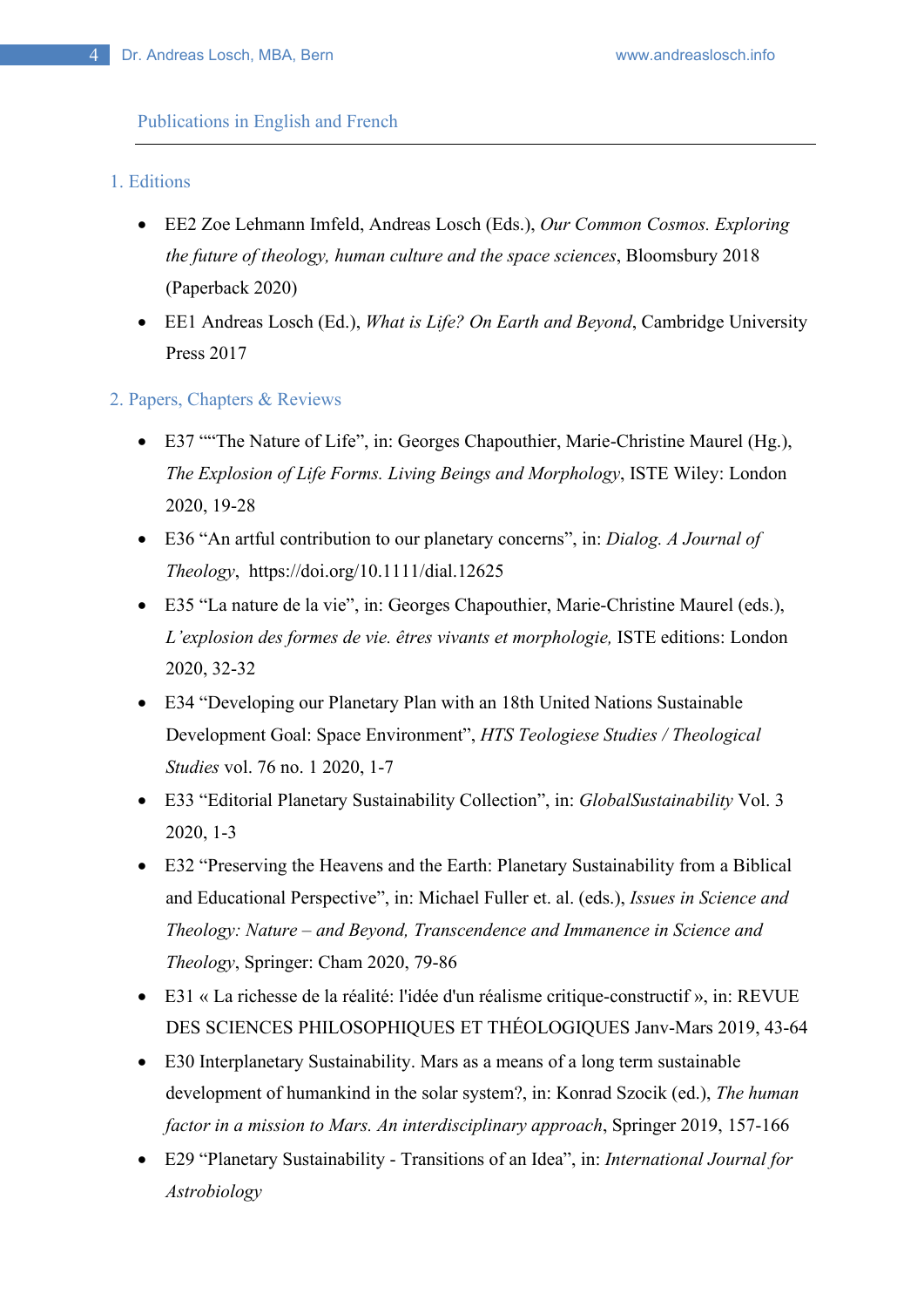- E28 Review "Ted Peters et. al. (Eds.), Astrotheology", on: Reading Religion
- E27 With André Galli, "Beyond Planetary Protection: What is planetary sustainability and what are its implications for space research?", *Life Sciences in Space Research* vol. 23 2019, 3-9
- E26 . Modelling the relation between theology and science", in: Zoe Lehmann Imfeld, Andreas Losch (Eds.), *Our Common Cosmos. Exploring the future of theology, human culture and the space sciences*, Bloomsbury 2018
- E25 ..Martyrdom in the Name of God. Hope for Justice in an Afterlife or Justification for Terror Acts?", in: Alexander Massmann, Christopher Hays (Eds.), *Deathless Hopes. Reinventions of Afterlife and Eschatological Beliefs*, Zürich 2018, 117-130
- E24  $\pi$ The challenges of cultural sustainability on an (inter)planetary scale", in: Torsten Meireis and Gabriele Rippl (Eds.), *Cultural Sustainability: Perspectives from the Humanities and Social Sciences*, Routledge 2019, 98-108
- E23 "Appreciating Faith and Culture in an Age of Scientific Reasoning. On Constructive-Critical Realism," in: *Theology Today* vol. 75, nr. 2 (2018), 154-166
- E22 , A physicist's belief. John Polkinghorne's consonance of theology and science", in: *Rocznik Filozoficzny Ignatianum* vol. 24 nr. 1 (2018), 97-116
- E21 "The Need of an Ethics of Planetary Sustainability", in: *International Journal of Astrobiology* 2018 (https://doi.org/10.1017/S1473550417000490)
- E20 . The Cosmic Christ's End. The Cosmological Meaning of Christ in an Interreligious Perspective, with a Focus on Jewish-Christian Eschatology", in: Dirk Evers, Michael Fuller, Anne Runehov and Knut-Willy Saether (Eds.), Are we special? Issues in Science and Religion, Springer 2017, 43-52
- E17-E19 Introduction, Conclusion and Chapter , What theology can contribute to the question , What is Life?'," in: Andreas Losch (Ed.), *What is Life? On Earth and Beyond,* Cambridge University Press 2017
- E16 Review of Theodore Walker Jr. and Chandra Wickramasinghe, The Big Bang and God. An Astro-Theology, New York: Palgrave Macmillan 2015, in: *Theology & Science*
- E15 "Éternel", dans: Salomon Malka (Ed.), Dictionnaire Rosenzweig. Une étoile dans le siècle, cerf 2016, 123-128
- E14 "Kant's wager. Kant's strong belief in extra-terrestrial life, the history of this question and its challenge for theology today", in*: International Journal of Astrobiology* vol. 15 no. 4, 261-270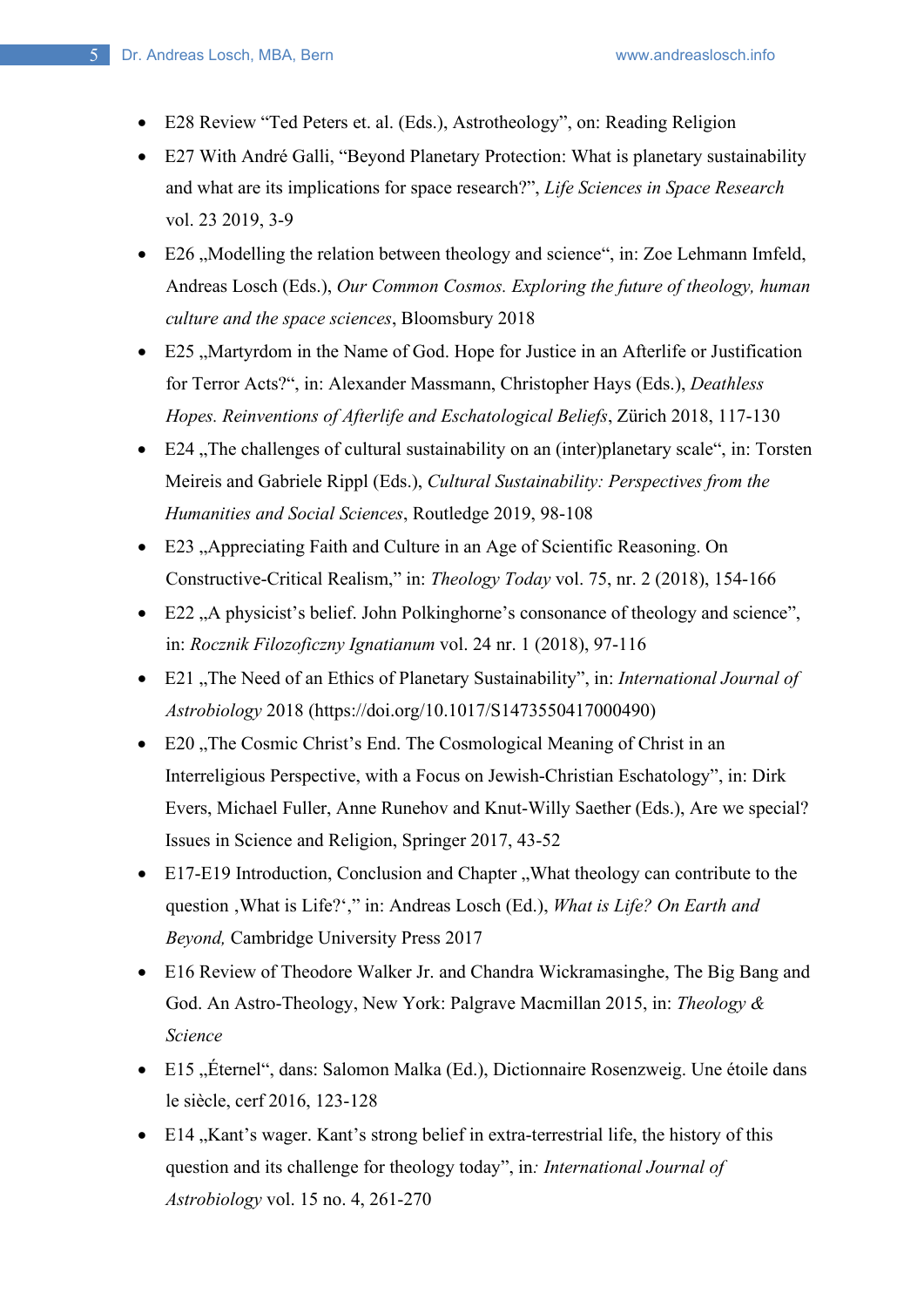- E13 Review of Markus Mühling, "Resonances: Neurobiology, Evolution and Theology", in: Philosophy, Theology and the Sciences vol. 3 nr. 1 (2016), 100-103
- E12 "On the Relationship of Ian Barbour's and Roy Bhaskar's Critical Realism.", in: *Journal of Critical Realism (online),* DOI:10.1080/14767430.2016.1193676
- E11 "Astrotheology: on exoplanets, Christian concerns and human hopes", in: Zygon vol. 51 no. 2, 405-413
- E10 "Wright's Version of Critical Realism" in: *God and the Faithfulness of Paul: A Critical Examination of the Pauline Theology of N.T. Wright*. Edited by Michael F. Bird, Christoph Heilig, and Jay-Thomas Hewitt. Wissenschaftliche Untersuchungen zum Neuen Testament II., Tübingen 2016.
- E9, Downward Causation the way how mind and matter interact?", in: *de Gruyter Open Theology Journal* vol. 1 no. 1 2015
- E8 "To research living beings one has to participate in life.' Viktor von Weizsäcker's legacy", in: Dirk Evers et.al. (Eds.), *Issues in Science & Theology: What is Life?*, Cham 2015, 157-167
- $E7$  with Andreas Krebs: "Implications for the Discovery of Extraterrestrial Life a Theological Approach", in: *Theology & Science* 2/2015, 230-244
- E6, What is behind God's name? Buber's and Rosenzweig's Reflections on the Name of God", in: *Leo Baeck yearbook* 2015
- E5 Review of Christina Aus der Au, "Im Horizont der Anrede", in: *Theology & Science* Vol. 12 No. 1 2014, 117-119
- E4 "Critical Realism a sustainable Bridge between Science and Theology?", in: *Theology & Science* Vol. 8 No.4 2010, 393-416
- E3 "On the origins of critical realism", in: *Theology & Science* Vol.7 No.1 2009, 85 106
- $\bullet$  E2, Our world is more than physics a constructive-critical comment on the current science & theology debate", in: *Theology & Science* Vol.3 No.3 2005, 275-290
- E1 Review of Peter Byrne, "God and Realism", in: *ESSSAT News* 14:4 (December 2004)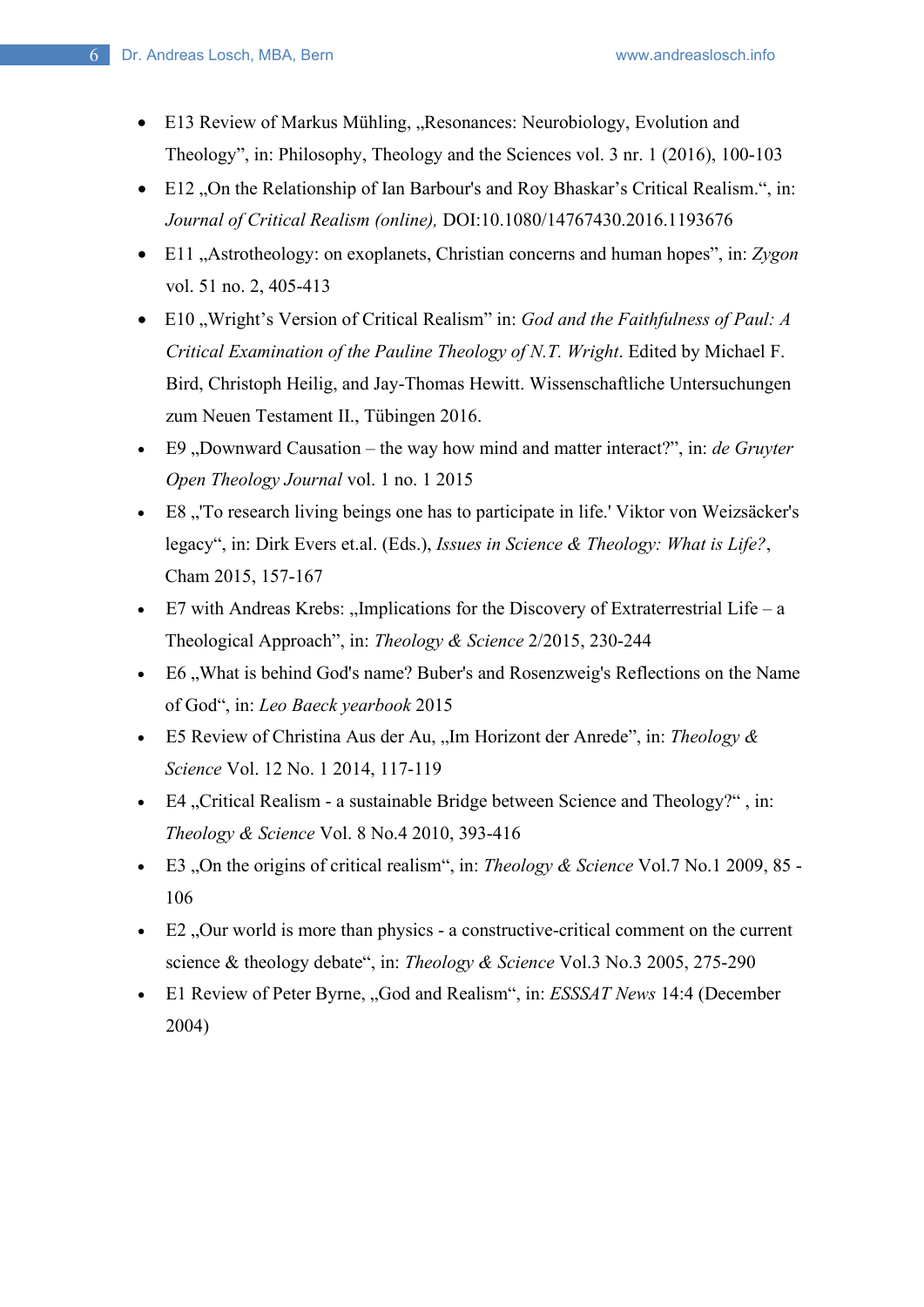### Publications in German

### 1. Monographs

- M3 [The starry sky above us perspectives on theology, science and ethics] Der gestirnte Himmel über uns. Perspektiven auf Theologie, Naturwissenschaften und Ethik, Zürich 2022 [forthcoming]
- M2 [Mission statements of welfare organizations] Leitbilder der Spitzenverbände der freien Wohlfahrtspflege und diakonischer und caritativer Träger im Vergleich, Kamen 2011
- M1 [Beyond conflict a constructive-critical assessment of science and theology] Jenseits der Konflikte – eine konstruktiv-kritische Auseinandersetzung von Theologie und Naturwissenschaften, Göttingen 2011

### 2. Commentaries

- C1 [Buber's dialogical writings] Paul Mendes-Flohr (ed.), Schriften über das Dialogische Prinzip, Gütersloh 2019
- C2 [Buber's biblical writings] Collaborator with Christian Wiese (ed.), Schriften zur Bibel

### 3. Editions

- ED8 [God's creation and Human technique] Andreas Losch, Frank Vogelsang (Hg.), *Gottes Schöpfung und menschliche Technik*, WBG Darmstadt [forthcoming 2022]
- ED7 [Superintelligence?] Ulrich Beuttler, Markus Iff, Andreas Losch, Markus Mühling, Martin Rothgangel (Eds.), Möglichkeiten und Grenzen künstlicher Intelligenz in interdisziplinärer Perspektive, Peter Lang Verlag Frankfurt 2021
- ED6 [The measurement of the world and the quest for God] Andreas Losch, Frank Vogelsang (Eds.), Die Vermessung der Welt und die Frage nach Gott, Evangelische Akademie im Rheinland Bonn 2018
- ED5 [Discussing Contemporary Ethical Questions] Stephan Schleissing, Andreas Losch, Frank Vogelsang (Eds.), Ethische Gegenwartsfragen in der Diskussion, TTN edition 2017
- ED4 [Hans Ehrenberg between Philosophy and Theology] Traugott Jähnichen, Andreas Losch (Eds.), *Hans Ehrenberg als Grenzgänger zwischen Philosophie und Theologie*, Hans Ehrenberg Studien 1, Spenner Kamen 2017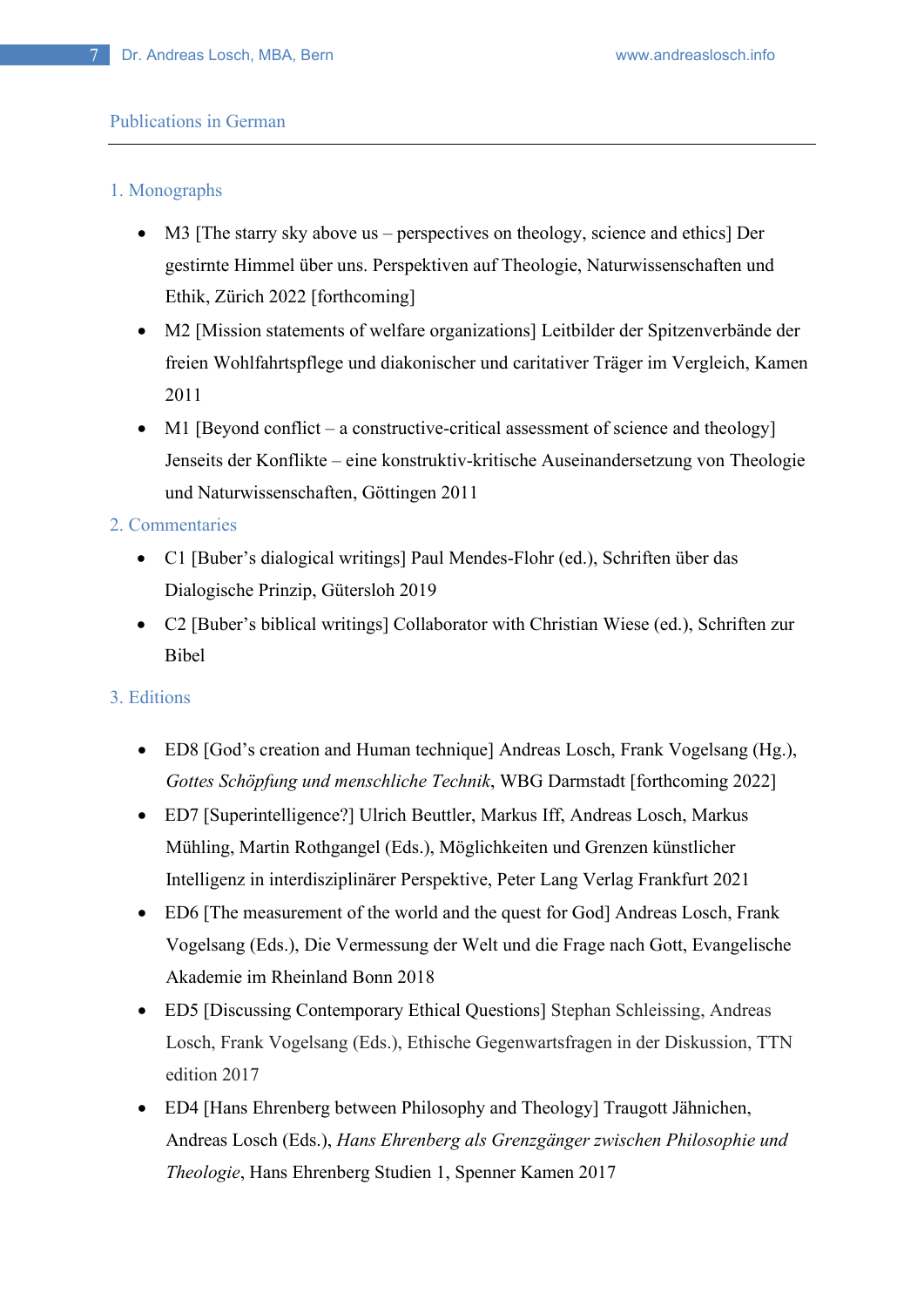- ED3 [Everything in Scripture is true spokeness] Andreas Losch, Thomas Reichert, Johannes Waßmer (Eds.), »Alles in der Schrift ist echte Gesprochenheit«. Martin Buber und die Verdeutschung der Schrift. Martin Buber Studien Band 2, AV-Verlag Lich 2016
- ED2 [Science and the Quest for God] Andreas Losch, Frank Vogelsang (Eds.), Wissenschaft und die Frage nach Gott, Evangelische Akademie im Rheinland Bonn 2015
- ED1 [Theology & Science] Vogelsang, Meisinger, Losch u.a. (Eds.), Theologie und Naturwissenschaften. Eine interdisziplinäre Werkstatt, Evangelische Akademie im Rheinland Bonn 2005

# 4. Papers and book chapters

- P39 [Intelligence, Moral and Machines] "Intelligenz, Moral und Maschinen", in: Ulrich Beutler, Markus Iff, Andreas Losch, Markus Mühling, Martin Rothgangel (Hg.), Superintelligenz? Möglichkeiten und Grenzen Künstlicher Intelligenz in interdisziplinärer Perspektive, Peter Lang Verlag 2021, 105-118
- P38 [Preface] With Markus Iff, "Vorwort", in: Ulrich Beutler, Markus Iff, Andreas Losch, Markus Mühling, Martin Rothgangel (Hg.), Superintelligenz? Möglichkeiten und Grenzen Künstlicher Intelligenz in interdisziplinärer Perspektive, Peter Lang Verlag 2021, 7-9
- P37 [Theology in dialogue with the scientific understanding of time] "Theologie im Dialog mit dem Zeitverständnis der Naturwissenschaften", in: *Berliner Theologische Zeitschrift*, Vol. 37/1 2020, 200-215
- P36 [Nature and ... what you are just thinking about] "Natur und... woran Sie jetzt noch denken", in: *Hermeneutische Blätter 25/1 Zürich 2019,* 98-104
- P35  $\left[$ I and Thou $\right]$  "Ich Du" oder "Ich und Du"? Die Wirklichkeit des "Und" in Martin Bubers and Franz Rosenzweigs Hauptwerken, in: Matthew Handelmann et. al. (Eds.), Das "Und" im Werk Franz Rosenzweigs, Freiburg i.B. 2018, 142-155.
- P34 [What is life?], Was ist Leben, interdisziplinär betrachtet?", in: Andreas Losch, Frank Vogelsang (Eds.), Die Vermessung der Welt und die Frage nach Gott, Evangelische Akademie im Rheinland Bonn 2018, 130-137
- P33 [Introduction] Einleitung, in: Andreas Losch, Frank Vogelsang (Eds.), Die Vermessung der Welt und die Frage nach Gott, Evangelische Akademie im Rheinland Bonn 2018, 6-12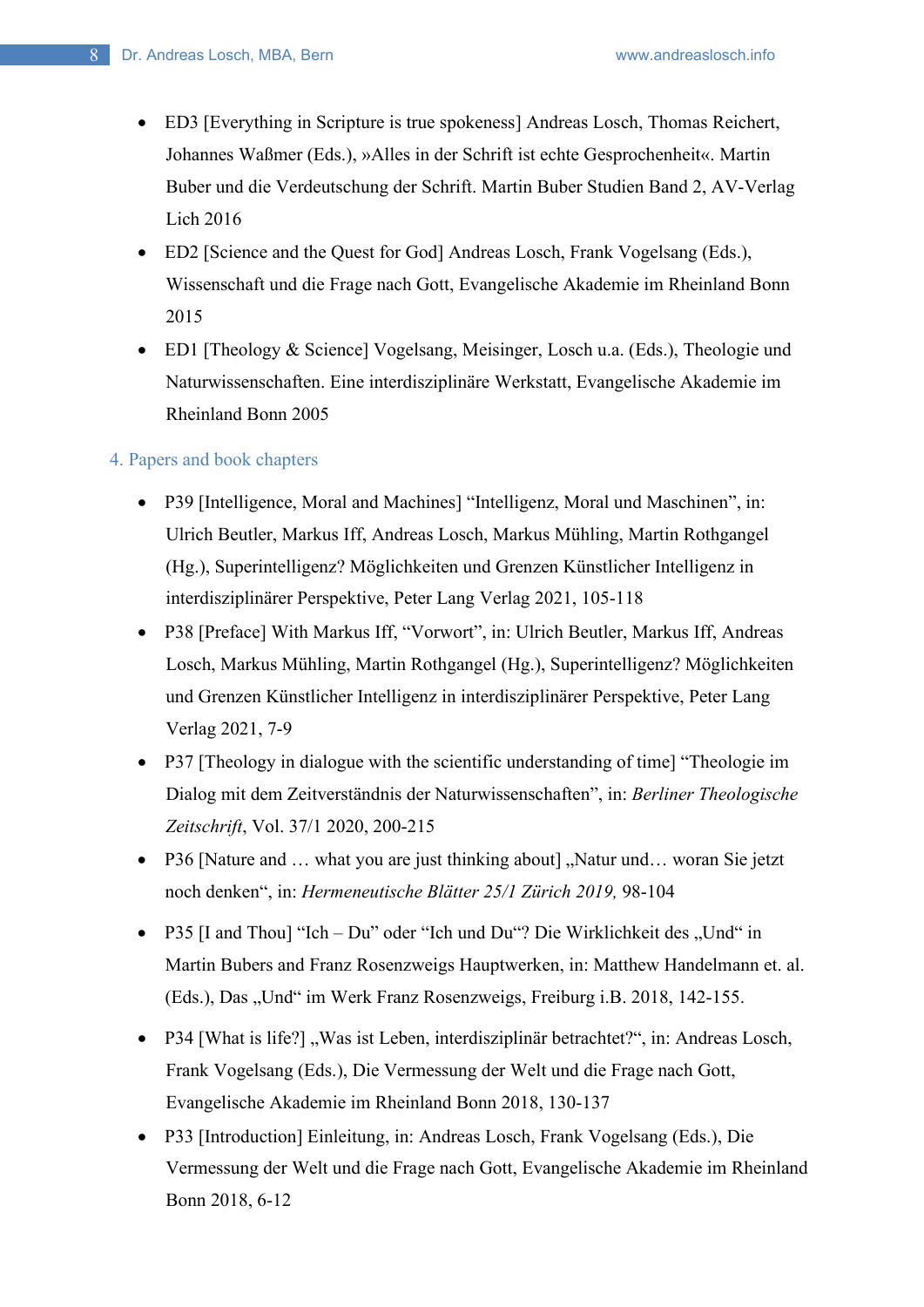- P32 [Genesis and structure of "I and Thou"] "Überlieferung und Kompositionsstruktur von «Ich und Du». Ein Neuansatz der Interpretation", in: *Zeitschrift für christlichjüdische Begegnung im Kontext* 1/2018, 21-35
- P31 [Quantum physics and the Belief in God] "Quantenphysik und der Glaube an Gott", in: AG Missionarische Dienste (Ed.), *Brennpunkt Gemeinde* 3/2017, Studienbrief R20
- P30 [Downward Causation] "Abwärtsgerichtete Kausalität können so Geist und Materie zusammenwirken?", in: Frank Vogelsang et. al. (Eds.), *Was die Welt im Innersten zusammenhält. Das Konzept der Materie im interdisziplinären Vergleich*, Bonn 2017, 111-129
- P29 with Bernd Witte: Art. "Martin Buber", in: Stiftung Luthergedenkstätten in Sachsen-Anhalt (Ed.), "Luther! 95 Schätze - 95 Menschen". Begleitbuch zur Nationalen Sonderausstellung, Lutherstadt Wittenberg: Hirmer 2017, 516
- P28 Introduction in: Traugott Jähnichen, Andreas Losch (Eds.), *Hans Ehrenberg als Grenzgänger zwischen Philosophie und Theologie*, Hans Ehrenberg Studien 1, Spenner Kamen 2017
- P27 [Life beyond our planet?] Leben jenseits unseres Planeten? Fiktion und Wirklichkeit als Herausforderung an die Theologie", in: *Evangelische Aspekte* 4/2016, 29-31
- P26 [Planetary Sustainability] "Planetare Nachhaltigkeit. Annäherung an ein Projekt", in: Clemens Wustmans (Ed.): *Öffentlicher Raum. Theologische, religionswissenschaftliche und ethisch-normative Dimensionen* (Sozialethische Materialien, SEM 4), Kamen 2016, 181-188
- P25 [How to do a critical edition of Buber's Bible translation], Urwirbels Antlitz. Überlegungen zu der Möglichkeit einer kritischen Edition der Verdeutschung der Schrift von Martin Buber und Franz Rosenzweig und ein Versuch zu Genesis 1,1-5", in: Andreas Losch, Thomas Reichert, Johannes Waßmer (Eds.), *»Alles in der Schrift ist echte Gesprochenheit«. Martin Buber und die Verdeutschung der Schrift. Martin Buber Studien Band 2*, AV-Verlag Lich 2016
- P24 [The use of , The Eternal' made by Franz Rosenzweig] "'Der Ewige' als 'Synthese' des Stern. Zum Gebrauch des Gottesnamens 'Der Ewige' bei Franz Rosenzweig.", in: *Naharaim 2015, 9(1–2): 195–215*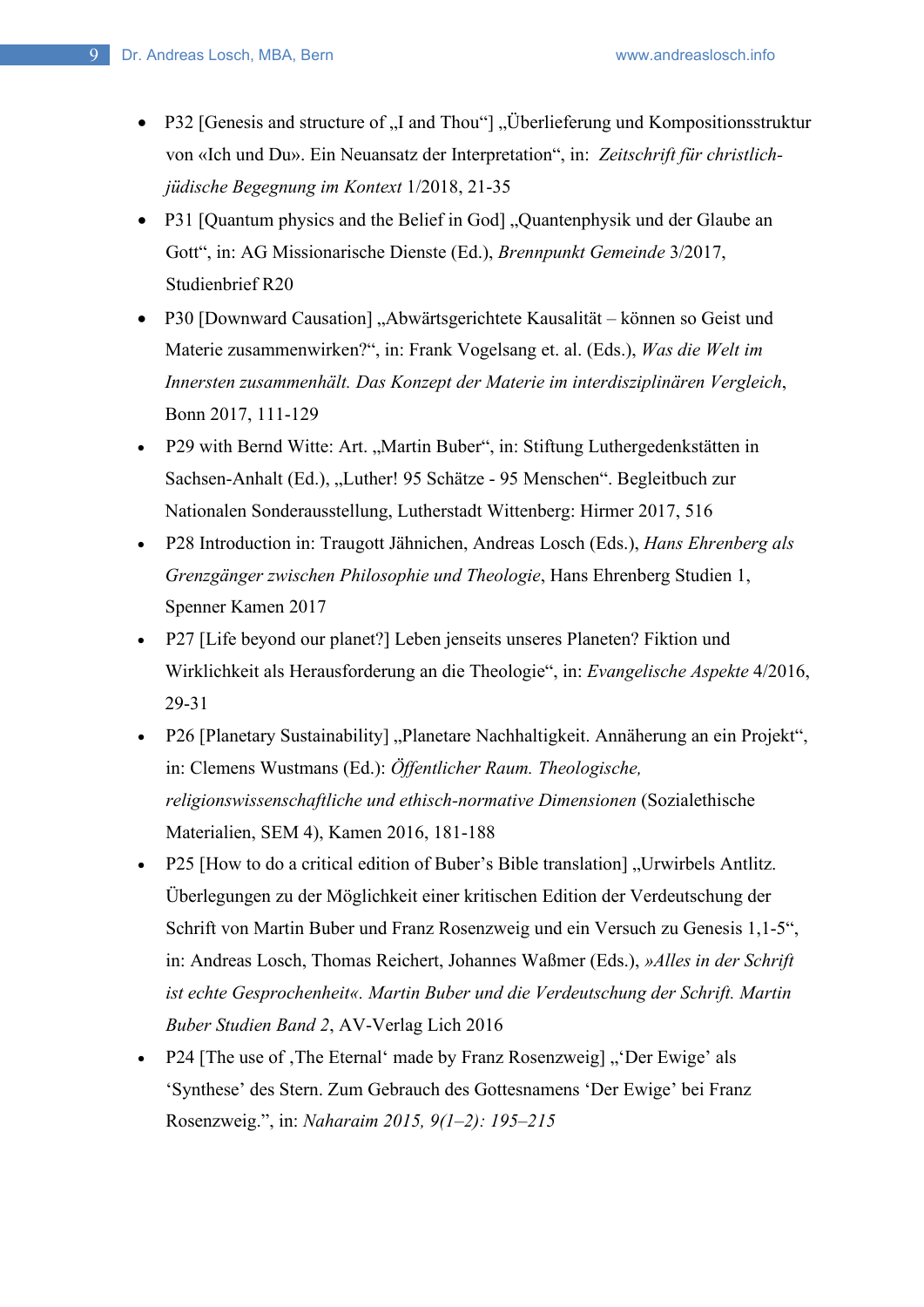- P23 [Active Information according to John Polkinghorne], Information ohne Energiebedarf. Das Konzept der aktiven Information bei John Polkinghorne.", in: *Evangelium & Wissenschaft Vol. 36 2015 Issue 2*, 119-124
- P22 [Science and belief according to Michael Polanyi] Wissenschaft und Glauben bei Michael Polanyi, in: *Glaube und Denken* 28. Jg., Frankfurt a.M. 2015, 47-63
- P21 [I, Thou and HIM], Ich, Du und ER. Franz Rosenzweigs Einfluss auf die Abfassung von Ich und Du", in: *Im Gespräch* 16/2015, 19-35
- P20 [Kant's Wager. His belief in ET life] "Kants Wette. Von Kants starkem Glauben an außerirdisches Leben, der Geschichte dieser Fragestellung und ihrer Herausforderung für die Theologie heute", in: *Theologische Zeitschrift* 1/2015, 23-47
- P19 [What is Life?] "Was ist Leben?," in: *Unipress* 163/2015, 38
- P18 With Frank Vogelsang: Preface, in: Andreas Losch, Frank Vogelsang (Eds.), *Wissenschaft und die Frage nach Gott. Theologie und Naturwissenschaften im Dialog*, Mit einem Geleitwort von Harald Lesch, Evangelische Akademie im Rheinland Bonn 2015, 6-13
- P17 [Introduction: Theology Science Friends or Foes?] "Einleitung: Theologie und Naturwissenschaft - sind das nicht Gegensätze?", in: Andreas Losch, Frank Vogelsang (Eds.), *Wissenschaft und die Frage nach Gott. Theologie und Naturwissenschaften im Dialog*, Mit einem Geleitwort von Harald Lesch, Evangelische Akademie im Rheinland Bonn 2015, 14-19
- P16 [Belief as Basis of Michael Polanyi's theory of science], Glauben als Grundlage -Die Rezeption Michael Polanyis im Gespräch von Theologie und Naturwissenschaften" (erscheint in: Eva-Maria Jung (Ed.), *Jenseits der Sprache. Interdisziplinäre Beiträge zur Wissenstheorie Michael Polanyis*, Münster 2014)
- P15 [The myth of a conflict between science and religion], Der Mythos des Konfliktes zwischen Wissenschaft und Religion" (Kritik), in: *Erwägen Wissen Ethik* (EWE) Heft 1 2014, 93-95
- P14 [Critical Realism as paradigm] "Das Paradigma des kritischen Realismus", in: Christian Tapp, Christof Breitsameter (Hrsg.), *Theologie und Naturwissenschaften*, De Gruyter 2014, 69-94
- P13 [Scientific and religious ways of understanding the world] "Wissenschaftliche" und Religiöse Welterfassung. Ein Kommentar zu Martin Bubers Perspektive auf ein spannungsreiches Thema.", in: *Theologische Zeitschrift* 70.Jg. Heft 2 2014, 142-161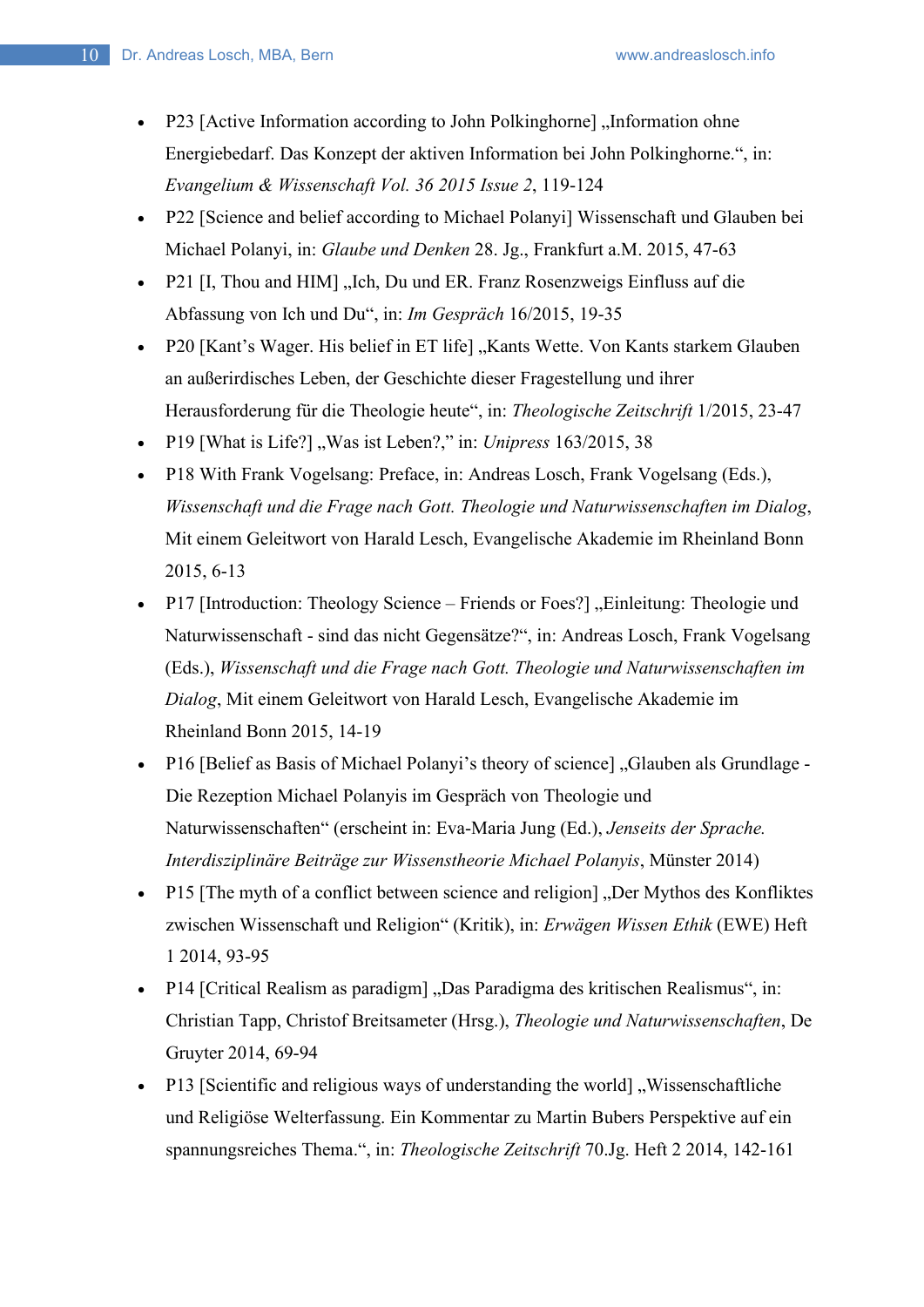- P12 [Can God have a name?] "Kann Gott einen Namen haben? Martin Buber befragt die jüdische Geistes- und die Religionsgeschichte", in: Daniel Krochmalnik, Hans-Joachim Werner (Hrsg.), *50 Jahre Martin Buber Bibel*, Berlin 2014, 165-183
- P11 [The exploration of the heavens as subject of theology and science], Die Erforschung des Himmels als Gegenstand der Kosmologie und der Theologie", in: Frank Vogelsang, Hubert Meisinger, Thorsten Moos (Eds.), *Gibt es eine Ordnung des Universums?*, Evangelische Akademie im Rheinland Bonn 2012, 169-186
- P10 [Profile against loss of profile? Mission statements], Profil gegen Profilverlust? Leitbilder der Spitzenverbände der freien Wohlfahrtspflege und diakonischer und caritativer Träger im Vergleich" , in: Andreas Henkelmann (u.a.), *Abschied von der konfessionellen Identität? Diakonie und Caritas in der Modernisierung des deutschen Sozialstaats seit den sechziger Jahren,* Stuttgart 2012, 341-358.
- P9 [The Protestant Professional Health Care Association] "Der Evangelische Fachund Berufsverband für Pflege und Gesundheit e.V.: Zunehmende Professionalisierung auf gleichbleibend christlicher Basis" , in: Andreas Henkelmann (u.a.), *Abschied von der konfessionellen Identität? Diakonie und Caritas in der Modernisierung des deutschen Sozialstaats seit den sechziger Jahren,* Stuttgart 2012, 182-208.
- P8 [The Star of Redemption, portrayed in the light of revelation], Der Stern, im Licht der Offenbarung betrachtet – zur geometrischen Konstruktion des Sterns der Erlösung", erschienen in: *Naharaim* Vol. 5, Nr. 1-2 (2011), 36-54
- P7 [God in science?] Gott in der Wissenschaft?, in: *Glaube und Denken* (Jahrbuch der Karl-Heim-Gesellschaft) 24.Jahrgang 2011, 129-143
- P6 [The perception of reality in the , Gestaltkreis' of Viktor von Weizsäcker] "Die Wahrnehmung der Wirklichkeit im Gestaltkreis Viktor von Weizsäckers", in: Frank Vogelsang/ Hubert Meisinger (Eds.), *Beyond Darwin*, Bonn 2010, 153-172
- P5 [Our world is more than physics...], Unsere Welt ist mehr als Physik" in: Glaube und Denken (Yearbook of the Karl-Heim-Society) 22.Jahrgang 2009, 175-201
- P4 [The experience of time beyond the eternal presence], Die Erfahrung der Zeit jenseits der ewigen Gegenwart", in: Anna Seemüller, Tanja G. Baudson und Martin Dresler (Eds.), Zeit in Wissenschaft, Philosophie und Kultur, S. Hirzel Verlag Stuttgart 2009, 197-205
- P3 [The meaning of Michael Polanyi for the dialogue between science & theology] "Die Bedeutung Michael Polanyis im Gespräch zwischen Theologie und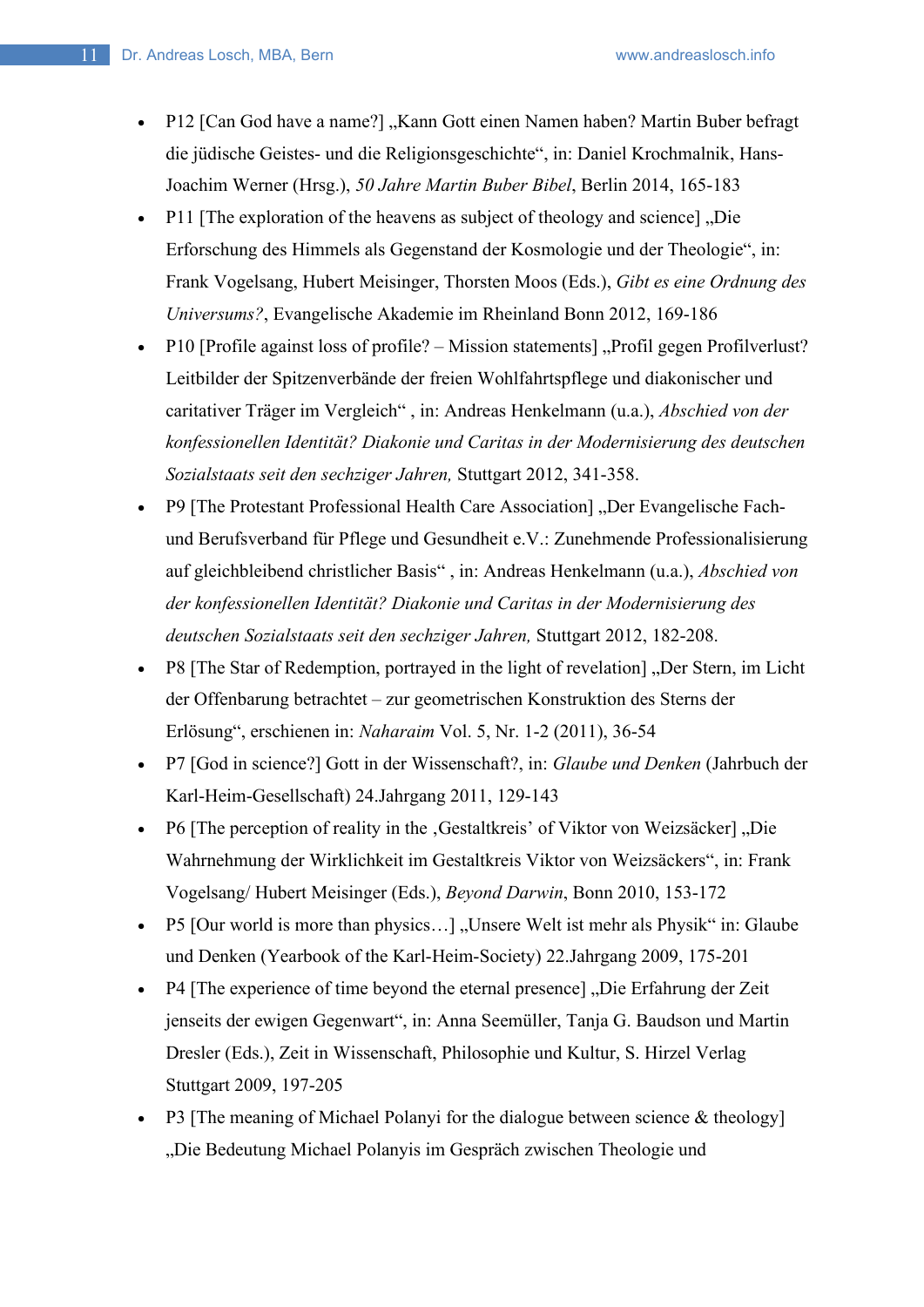Naturwissenschaften", in: Glaube und Denken (Yearbook of the Karl-Heim-Society) 21.Jahrgang 2008, 151-182

- P2 Together with Annette Marianne Begemann: [Life and Work of Franz Rosenzweig and his Friendship to Hans Ehrenberg] Leben und Werk Franz Rosenzweigs (1886- 1929) und seine Freundschaft zu Hans Ehrenberg, in: Kirche im Revier 21.Jg. 2008, 20-33
- P1 [What's behind? A constructive-critical assessment of Ian G. Barbours Typology of possible relations between religion and science], Was steckt dahinter? Eine konstruktiv-kritische Anfrage an Ian G. Barbours Typologie der Verhältnisbestimmungen von Theologie und Naturwissenschaften", in: Vogelsang, Meisinger, Losch u.a. (Eds.), Theologie und Naturwissenschaften. Eine interdisziplinäre Werkstatt, Bonn 2006, 141-166

## 5. Editorial contributions to volumes of the Martin Buber Edition

- MBW 13: Schriften zur Biblischen Religion, Christian Wiese und Heike Breitenbach (Eds.), Gütersloh 2019
- MBW 15: Schriften zum Messianismus, herausgegeben, eingeleitet und kommentiert von Samuel Brody, Gütersloh 2015
- MBW 2.3: Schriften zur chinesischen Philosophie und Literatur, herausgegeben, eingeleitet und kommentiert von Irene Eber, Gütersloh 2014
- MBW 2.1: Mythos und Mystik. Frühe religionswissenschaftliche Schriften, herausgegeben, eingeleitet und kommentiert von David Groiser, Gütersloh 2013
- MBW 2.2: Ekstatische Konfessionen, herausgegeben, eingeleitet und kommentiert von David Groiser, Gütersloh 2012
- MBW 14: Schriften zur Bibelübersetzung, herausgegeben, eingeleitet und kommentiert von Ran HaCohen, Gütersloh 2012

## 6. Encyclopedia Articles

• C4-14 Art. "Alfried Krupp", "Leopold Hoesch", "Karl Jarres", "Horst Schirmacher", ", Willy Kramp", "Werner Koch", "Hans-Heinrich Wolf", "Alfred Burgsmüller", "Hildegard Hamm-Brücher", "Richard von Weizsäcker", in: Michael Basse u.a. (Eds.), *Protestantische Profile im Ruhrgebiet. Fünfhundert Lebensbilder aus fünf Jahrhunderten*, Verlag Hartmut Spenner Kamen 2009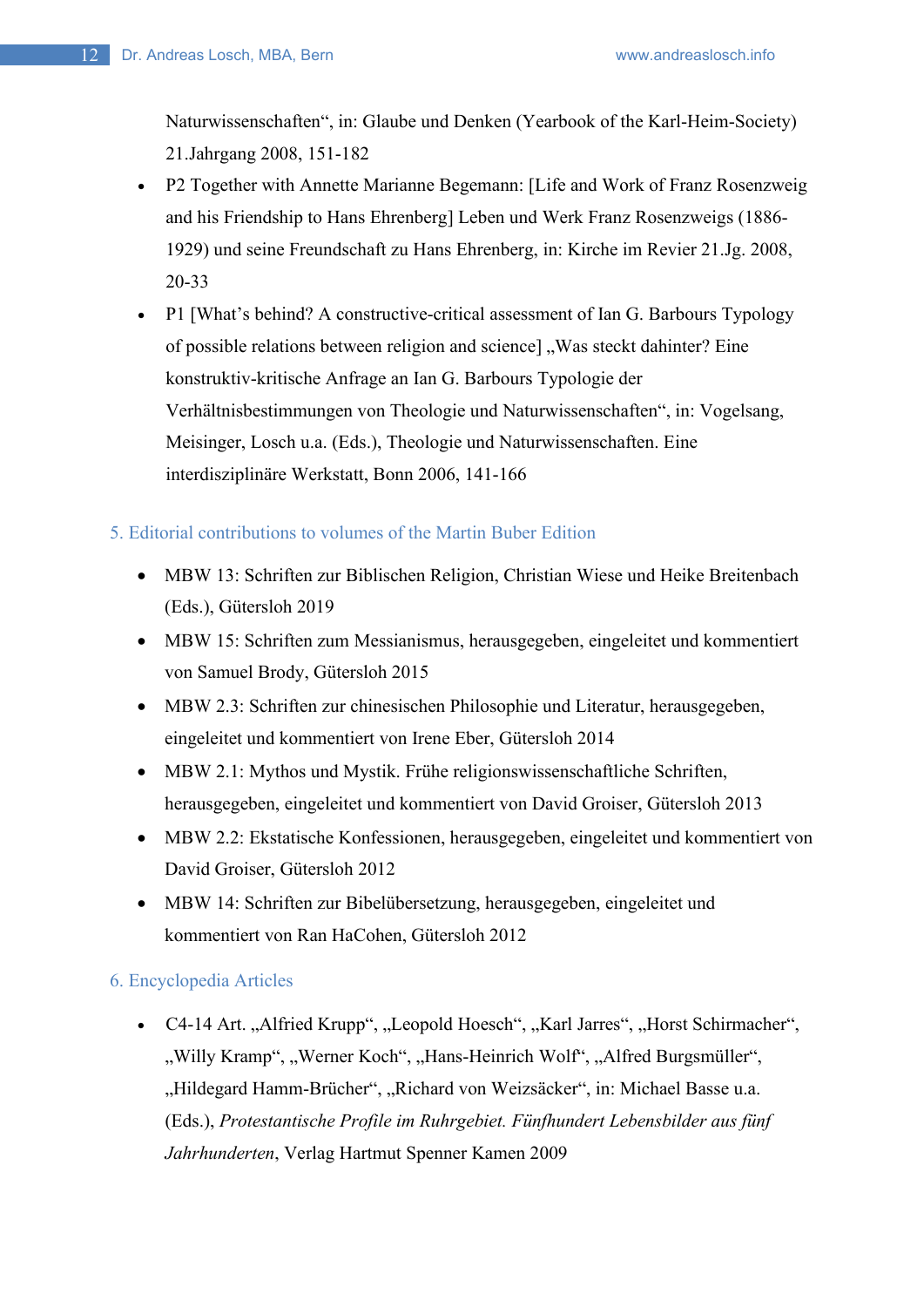- C3 Art. "Michael Polanyi", in: *Biographisch-Bibliographisches Kirchenlexikon* Bd.26 2006, 1184-1196
- C1-2 Art. "Max Weber" und "Marianne Weber", in: Martin Honecker u.a. (Eds.), *Evangelisches Soziallexikon*, Neuausgabe 2001, 1986-1988

# 7. German Reviews

- R16 Pierre Bühler (Ed.), "Die Bibel und die Wissenschaften", Zürich: vdf 2019, on: theologie-naturwissenschaften.de
- R15 Hans-Dieter Mutschler, "Alles Materie oder was? Das Verhältnis von Naturwissenschaft und Religion", on: theologie-naturwissenschaften.de
- R14 Wolfgang Schreiner, "Göttliches Spiel. Evolutionstheologie", on: theologienaturwissenschaften.de
- R13 Hans Schwarz, "400 Jahre Streit um die Wahrheit Theologie und Naturwissenschaft", on: theologie-naturwissenschaften.de
- R12 Michael Welker, "The Theology and Science Dialogue", on: theologienaturwissenschaften.de
- R11 Armin Kreiner, "Jesus, Ufos, Aliens", in: Tà katoptrizómena 89
- R10 Christina Aus der Au, "Im Horizont der Anrede", Basler Theologische Zeitschrift 69. Jg. Heft 3 2013, pp. 277f.
- R9 Magnus Heier, "Nocebo: wer's glaubt, wird krank", on: theologienaturwissenschaften.de
- R8 Bernd-Olaf Küppers, "Die Berechenbarkeit der Welt", on: theologienaturwissenschaften.de
- R7 Eckart Roloff, "Göttliche Geistesblitze", on: theologie-naturwissenschaften.de
- R6 Johann Caspar Rüegg, "Mind & Body", in: Evangelium und Wissenschaft virtuell 1-2012
- R5 Uwe Kaminski, "Innere Mission im Ausland", in: Kirche im Revier 24.Jg. 2011, 39-41
- R4 Anja Lebkücher, "Theologie der Natur", on: theologie-naturwissenschaften.de
- R3 Rebekka A. Klein, "Sozialität als Conditio Humana", on: theologienaturwissenschaften.de
- R2 Frank Vogelsang, "Offene Wirklichkeit", on: theologie-naturwissenschaften.de
- R1 Wolfram Liebster, "Theologie im Licht des Neuen Denkens", in: Kirche im Revier 23.Jg. 2010, 54-56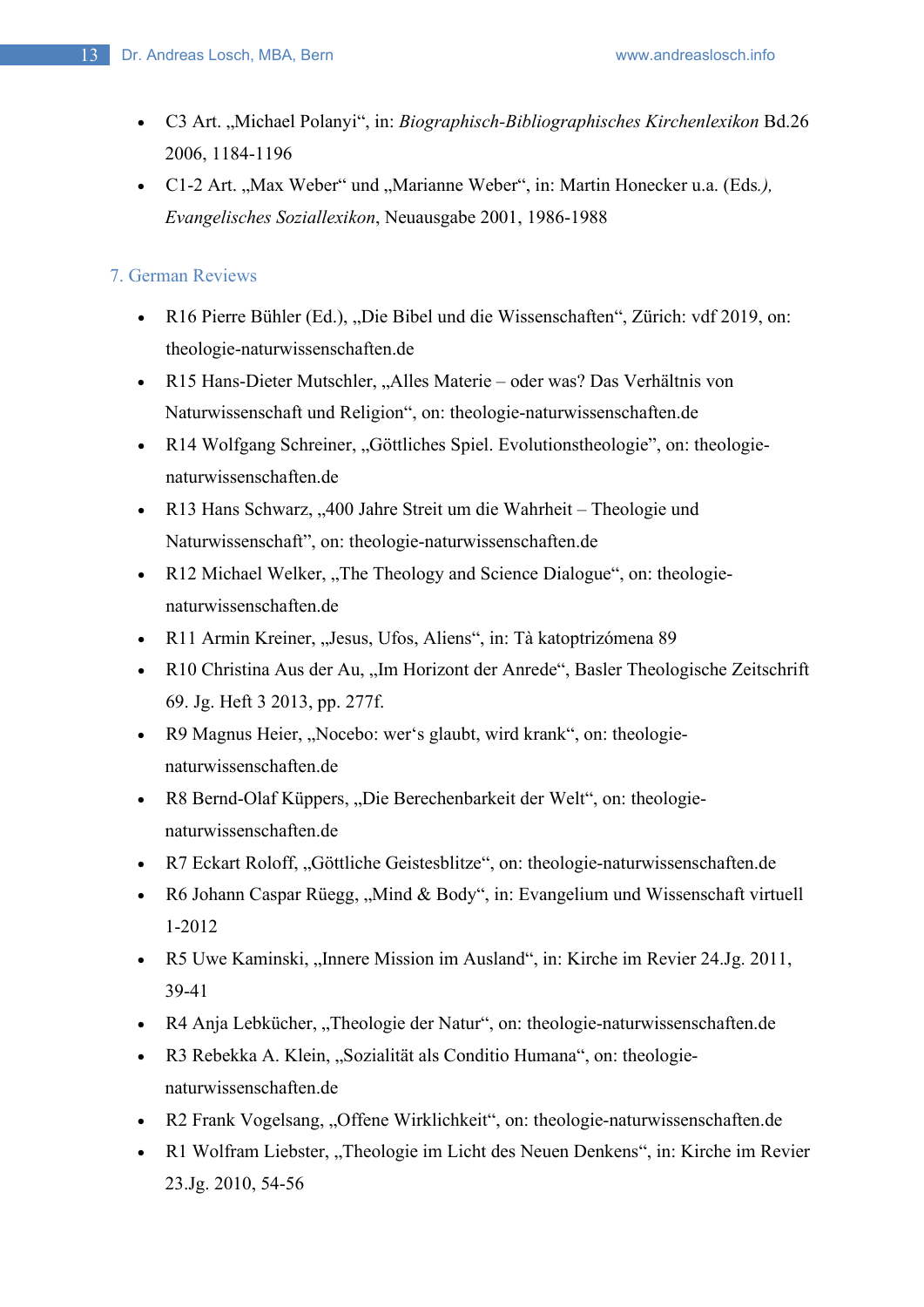### 8. Translations

- T9 (with Frank Vogelsang) Robert S. White, Is Sustainability a Christian Imperative?, on: www.theologie-naturwissenschaften.de (into German)
- T8 Dominique Lambert, Was the Big Bang Theory born out of Belief? Lemaître's primeval atom hypothesis, on: www.theologie-naturwissenschaften.de (into German)
- T7 Pablo de Felipe, The modern myth of the medieval flat earth, on: www.theologienaturwissenschaften.de (into German)
- T6 Peter Harrison, The Myth of a Perennial Battle between Science and Religion, on: www.theologie-naturwissenschaften.de (into German)
- T5 Michael Welker, Top Topics in the Science and Theology Dialogue From a Personal European Theological Perspective, on: www.theologienaturwissenschaften.de (into German)
- T4 Robert John Russell, Ian Barbours Methodologie in Wissenschaft und Religion, on: www.theologie-naturwissenschaften.de (into German)
- T3 John Hedley Brooke, Charles Darwin on Religion, on: www.theologienaturwissenschaften.de (into German)
- T2 Ronald Cole Turner, Who are we and where are we going?, on: www.theologienaturwissenschaften.de (into German)
- T1 John Polkinghorne, Consequences of Quantum Theory, on: www.theologienaturwissenschaften.de (into German)

## Teaching experiences

## 1. Courses offered at the University

- Life, the Universe and... God. Questions between Evolution and Creation, Summer term 2021 (University of Bochum)
- Ethics of Planetary Sustainability, Spring term 2019 (University of Bern)
- Theology and Science in Dialog, Winter term 2018/19 (University of Bochum, with Prof. Dr. Traugott Jähnichen)
- Theology at the University, Fall term 2015 (University of Bern, with Dr. Stephan Jütte)
- Introductory Course into Science & Theology, Fall term 2014 (University of Bern)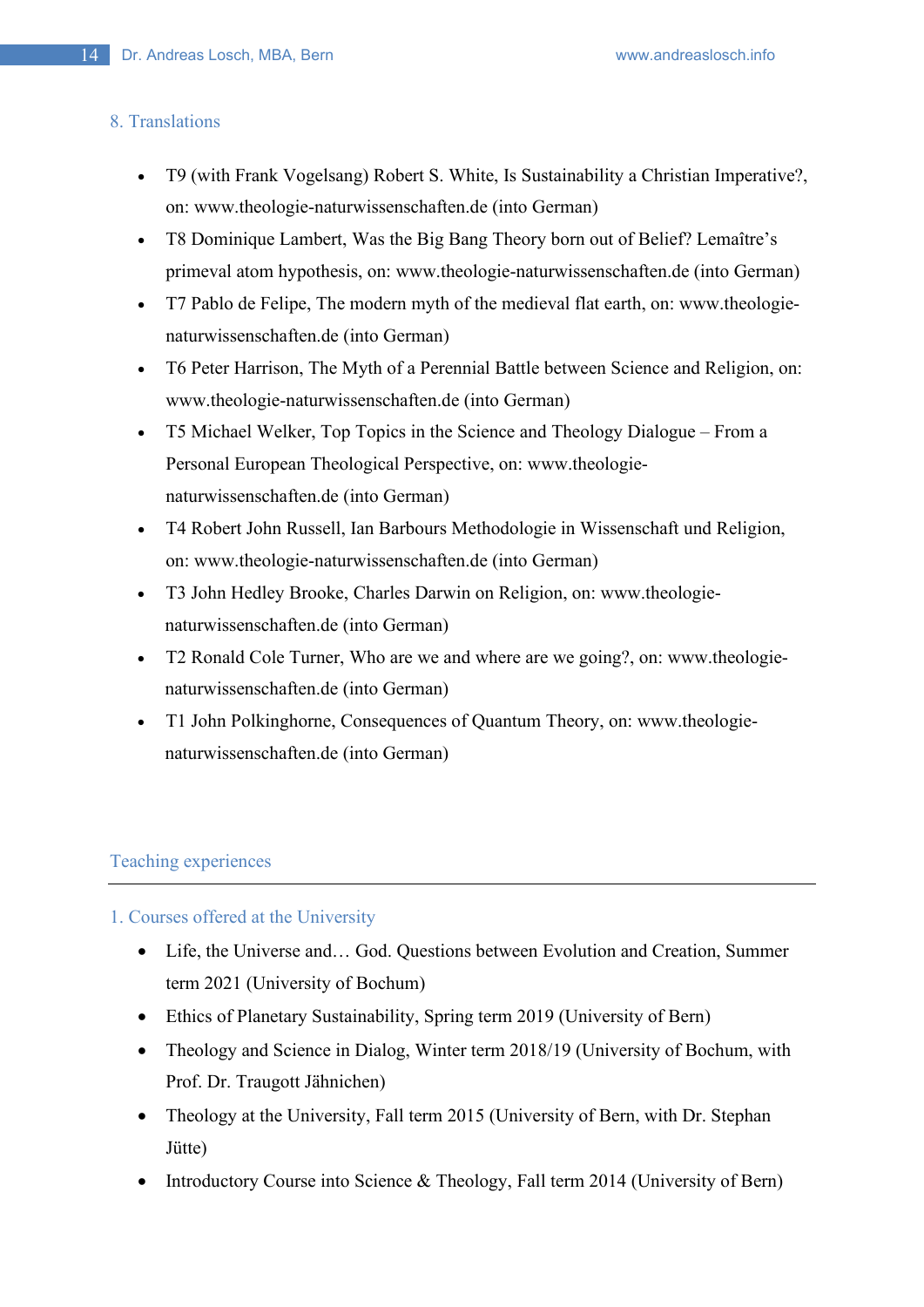- HE, the Eternal or simply the LORD? The Meaning of God's name and of its translation in the Jewish-Christian tradition, Winter term 2013/14 (University of Dortmund)
- Evolution & Creation, Summer term 2013 (University of Duisburg-Essen)
- Introduction to the Jewish-Christian Dialog, at the examples of Franz Rosenzweig and Martin Buber, Summer term 2013 (University of Dortmund)
- Physics and Theology in International Context, Summer term 2012 (University of Duisburg-Essen)
- Reason and Revelation in Ecumenical Context, Summer term 2011 (University of Bochum)
- Evolution & Creation, Summer term 2011 (University of Bochum)
- Introduction to the Jewish-Christian Dialog, at the examples of Rosenzweig, Rosenstock and Ehrenberg, Winter term 2010/11 (University of Bochum)
- Introductory Course into Science & Theology, Summer term 2010 (University of Bochum)

## 2. Invited Talks

- Astrophysics and Theology, Wuppertal, Germany 2019
- Sustainable Development as contemporary ethical challenge at the example of our space environment, Zurich, Switzerland 2018
- Our world is more than physics. An original critique of critical realism, Metz, France 2018
- Oiko-logy: Towards an ecological theology of our common planetary home, Lyon, France 2017 / Geneva, Switzerland 2018
- The Need for an Ethics of Planetary Sustainability, Azores, Portugal / Kolumvari, Greece / Coyhaique, Chile / Paris, France, all 2017
- A physicist's Belief in God, Cosmological Evolution Conference, Cracow, Poland 2017
- Martyrdom in the Name of God, Lautenschläger Colloquium, Haifa, Israel 2016
- On the Relationship of Ian Barbour's and Roy Bhaskar's Critical Realism, Workshop on Critical Realism, Notre Dame/ IN, 2015
- Life beyond Earth: what does it mean to us?, Astrotheology Workshop, Berkeley /CA, USA 2015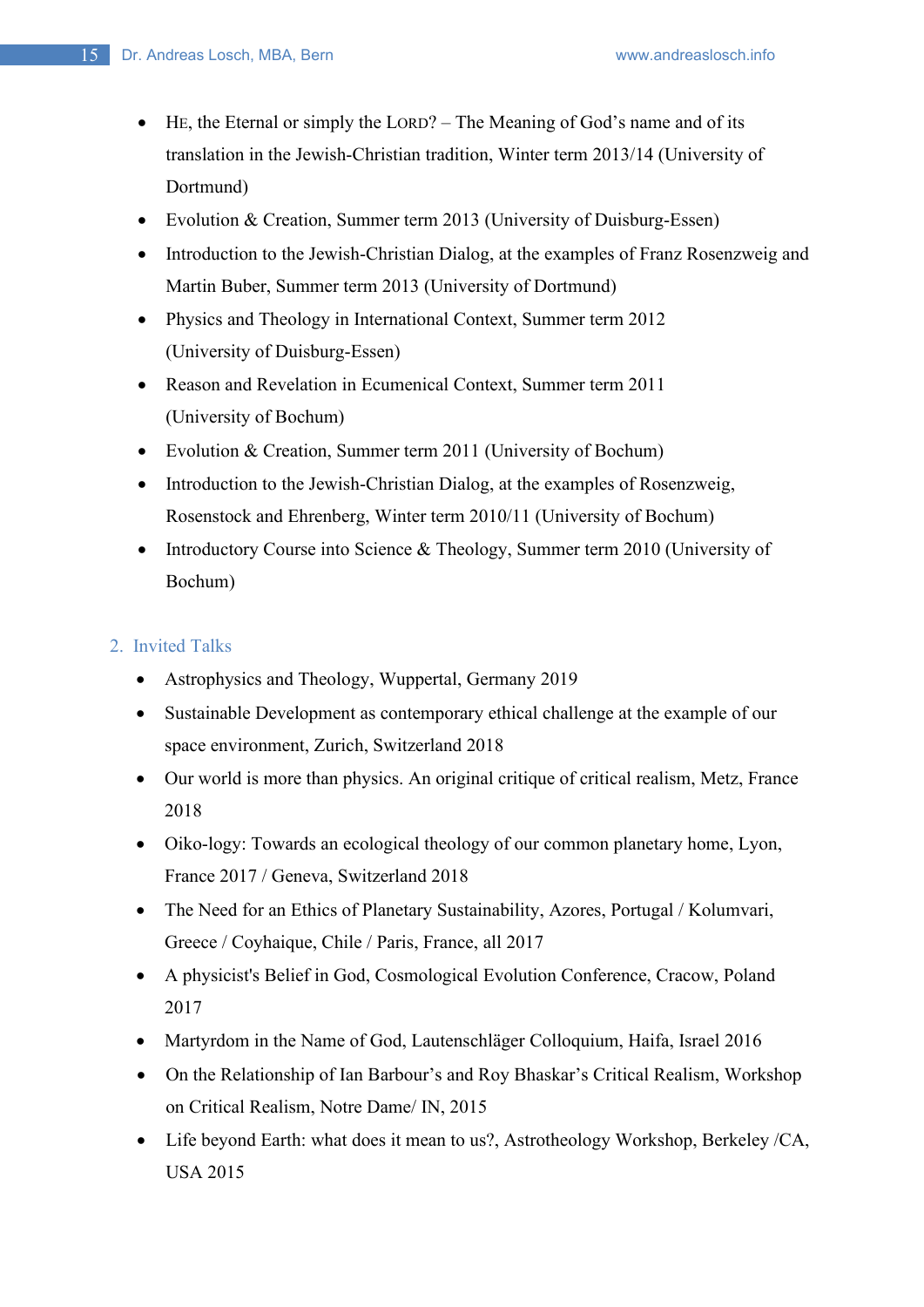- What theology can contribute to the question 'What is life'?, Second Conference on History and Philosophy of Astrobiology, Höör, Sweden 2015
- *Plus Frequent paper presentations on conferences*

## 3. Other Lectures & Teaching

- God's Gender, Zurich 2020 (online)
- The relation of science and religion, exemplified with astrobiology, Zurich 2019
- Humans on the Moon ?, Bern 2019
- Intelligence, Moral, Machines, Ewersbach 2019
- Big Bang or Creation? Observations on science and religion, following Martin Buber and others, Bern 2019
- Extraterrestrial Civilisations? Scientiufic, pohilosophical and theological consequences, Tutzing 2019
- Astrobiology and Theology: Sketches of a Dialogue, Copenhagen 2018
- Appreciating Faith and Culture in an Age of Scientific Reasoning, Princeton 2018
- The Meaning of the potential existence of extraterrestrial life for theology, Zurich 2017, Thun 2016, Kehrsatz 2016, Zurich 2015, Bern 2014
- Theology and Science in Dialog, Bern 2016, Bochum 2015, Stuttgart 2014, Duisburg 2013
- On Myths. Theology and Science in Dialog, Bern 2015
- Just science and religion? Insights and invalid shortcuts of the Anglo-American science & religion discussion, Bad Herrenalp 2015
- Do the sciences endanger the Christian Faith?, Bielefeld 2009
- Belief in God in an Age of Science, Wuppertal 2004
- Teaching religion at a vocational school, winter term 2001 and 2003 (mixed Christian-Muslim classes)
- Language Tutor for Biblical Hebrew, Old Greek and Modern Hebrew

Conferences organized

- Workshop SDG18.SPACE, Bern 2022 [main organizer]
- Conference "Lebensraum Weltall", Bochum 2021 [co-organizer]
- Workshop PLASUS21 "Planetary Sustainability 2021", Bern 2021 [main organizer]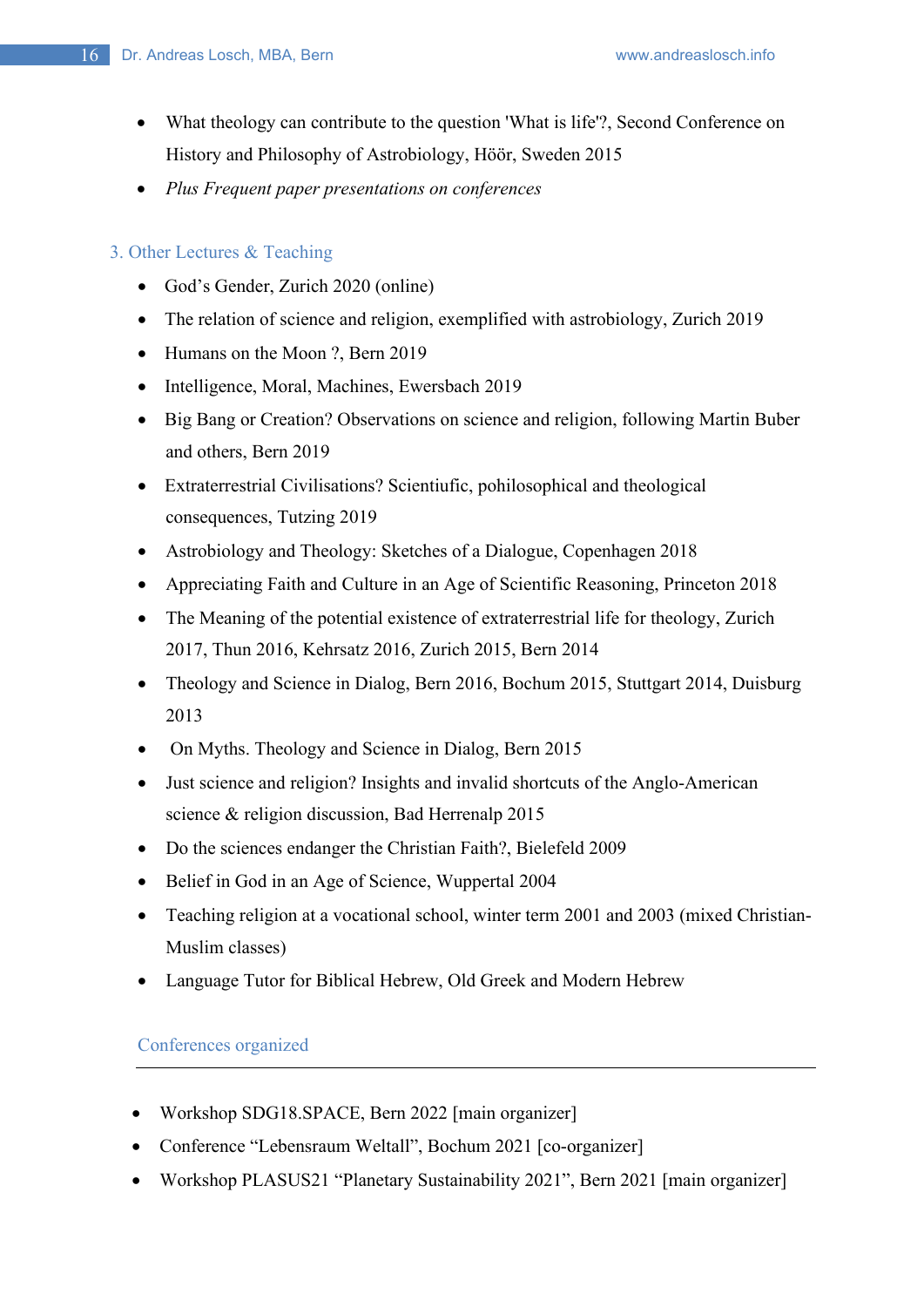- Workshop SPLASUS "Space & Planetary Sustainability", Bern 2018 [main organizer]
- Science & Religion: Friend, Foe or Unrelated? Zurich 2018 [co-organized]
- Workshop DEVPLASUS, Developing Planetary Sustainability", Bern 2018 [main organizer]
- Seminar "Cultural Reality & Scientific Imagination", Münchenwiler 2017 [coorganizer]
- Closed Workshop of the working group 5 of the COST Action TD 1308 . Life Origins", Bern 2016 [main organizer]
- International Workshop "Living in One World How can Science, Theology and Ethics relate?", Bern 2016 [main organizer]
- Workshop "What physicists believe", Bern 2015 [main organizer]
- International Conference "What is Life?", Bern 2015 [main organizer]
- Conference "Martin Buber: Impact and Critique", Düsseldorf/Germany 2012 [main organizer]
- Conference "Roads to the one truth? On the role of the scientific method from Galileo until today", Bonn/Germany 2010 [co-organized]
- Conference "How realistic are the sciences?", Bonn/Germany 2008 [co-organized]
- Symposium "Nature without meaning and without aims?", Wuppertal/Germany 2007 [co-organized]
- ESSSAT emerging scholars conference "Theology and Science an interdisciplinary Workshop", Bonn/Germany 2005 [co-organized]
- International Combustion Symposium, Heidelberg 2006 [1.500 participants, prepared detailed application 2001]

# Research periods abroad

- 5 months at Princeton (CTI Fellow)
- Positions in Switzerland
- 1 month at the CTNS Berkeley/USA 2008 (Templeton grant)
- 2 weeks with Prof. Niels Henrik Gregersen in Copenhagen/Denmark 2005
- 1 week in Oxford and Cambridge/UK (talks with Arthur Peacocke, John Polkinghorne, Fraser Watts) 2004
- 2 weeks at the CTNS Berkeley/USA 2003 (ERASTIN grant)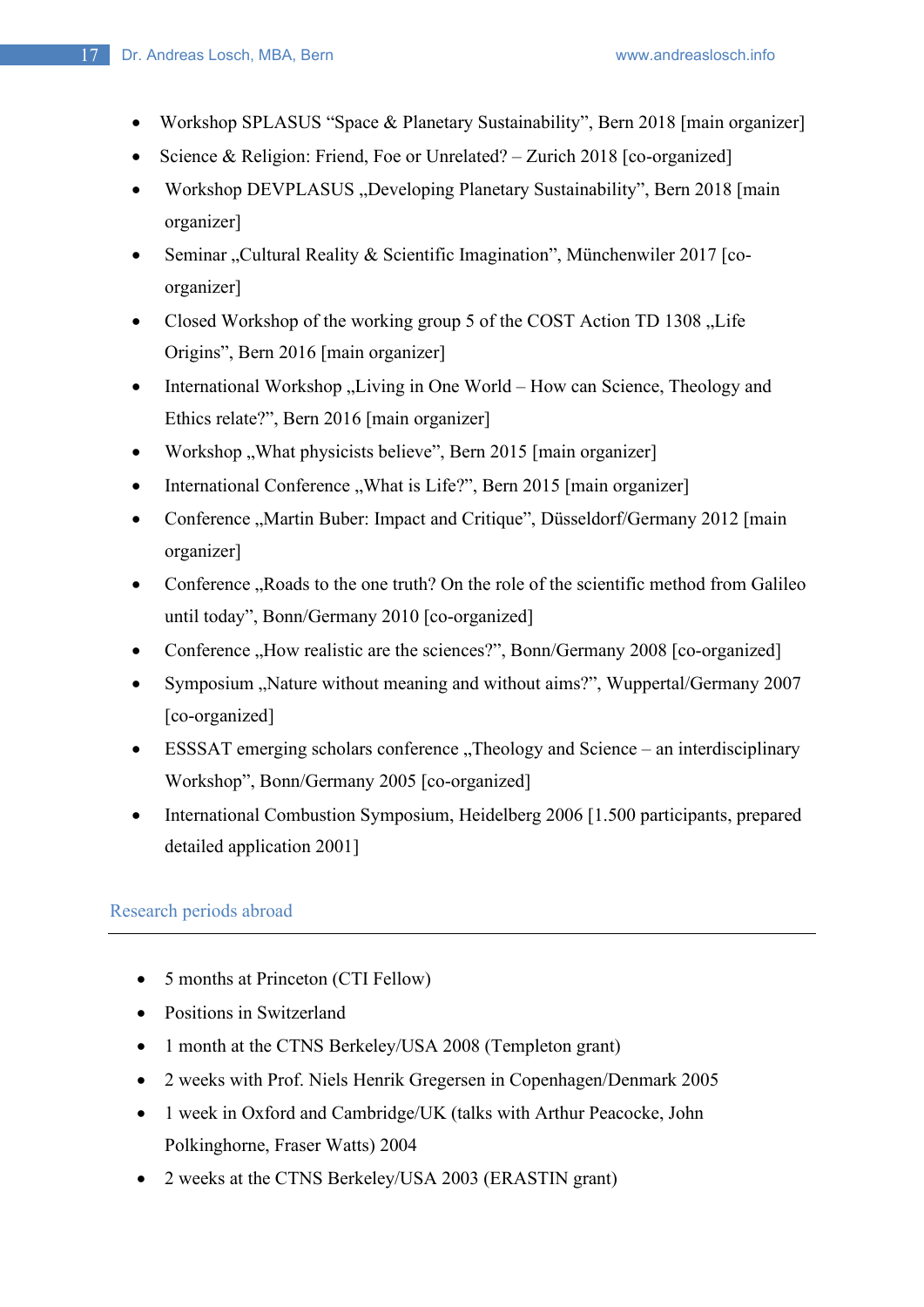- 1 week in Oslo/Norway 2002 (ERASTIN grant)
- 1 year of studies in Jerusalem/Israel (scholarship)

# Membership (*and functions*)

- Center of Theological Inquiry, Princeton
- Resarch Associate of Prof. Johan Buitendag, University of Pretoria
- COST Action Life ORIGINS TD 1308
- Associated with the project "A plurality of lives", Pufendorf Institute for Advanced Studies, Lund, Sweden 2016-17
- ESSSAT The European Society for the Study of Science And Theology (*Council*)
- Karl Heim Society (*Board of Trustees*)
- SOFTE Séminaire Œcuménique et Francophone de Théologie de l'Écologie
- Research Network Extraterrestrial Intelligence
- Studies in Israel  $(2^{\omega} \forall w)$
- International Rosenzweig Society
- Hans Ehrenberg Society (*Board Member*)
- Martin Buber Society
- CTNS The Center for Theology and the Natural Sciences

### Media echo (without reviews)

- "Der Ewige und die Zeit" [The Eternal and the Time], *FAZ* 05.11.2014, p. 0N3
- "Als Geistlicher unter Physikern" [Minister amongst Physicists], in: *Der Bund* 19.01.2015
- "Von der Schwierigkeit, etwas Unbekanntes zu finden" [About the difficulty of finding something unknown], on: *Uniaktuell* and in the journal "*unilink*" March 2015
- "Gott kann auch für Ausserirdische da sein" [God can be there for aliens, too], Interview in: *bewegt* 7 & 8 / 15, S. 2-3
- "The Pontifical Academy and Space Missionaries", on: *Stellar Species* [internet]
- "Gott und das Weltall" [God and space], contribution in: *Einstein* on SRF1 24.09 [Swiss national television].
- "Starb Jesus auch für Ausserirdische?" [Did Jesus die for aliens, too?], in: *Weltwoche* 25.2.2016